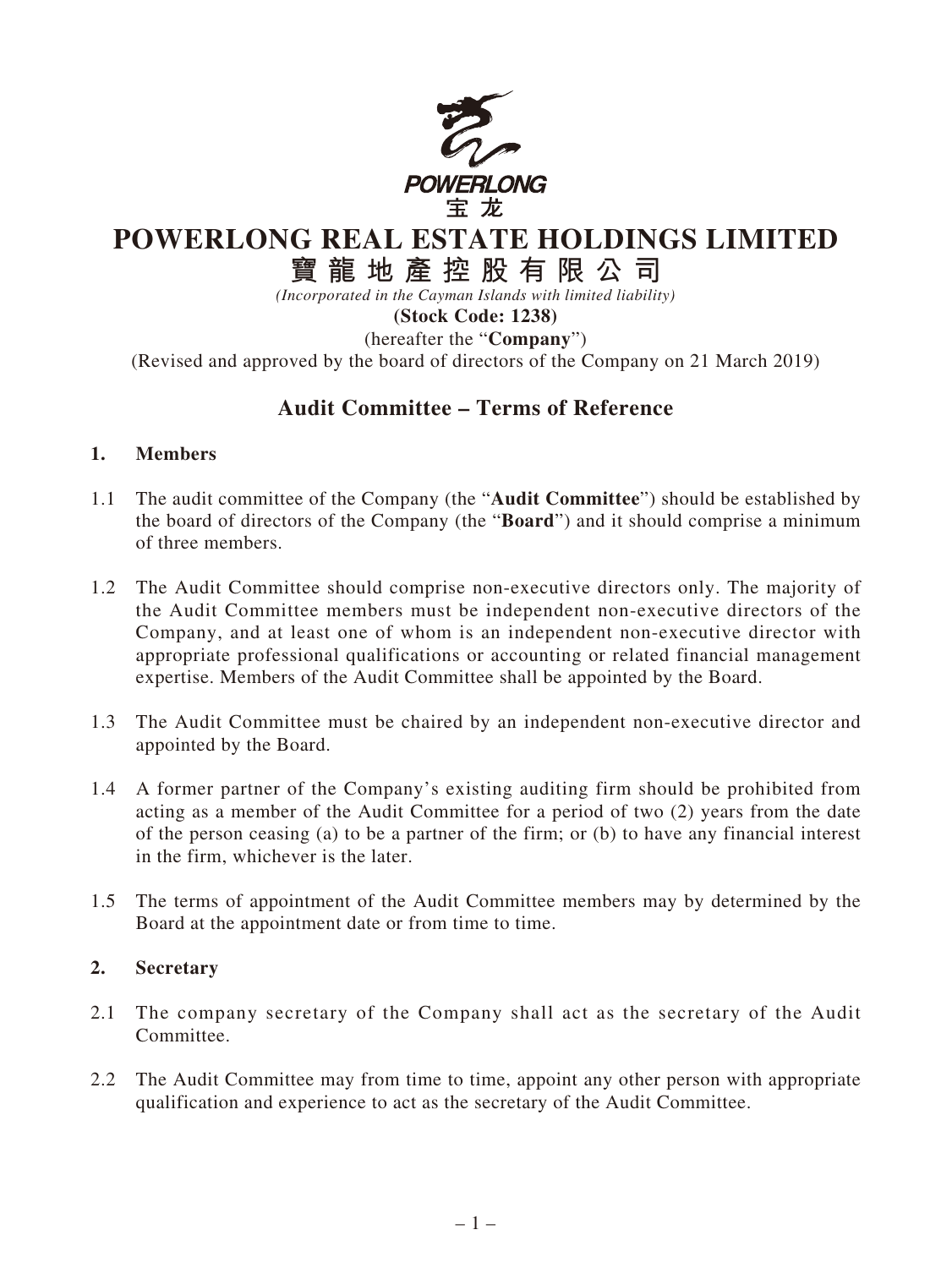## **3. Meetings**

- 3.1 The Audit Committee should meet at least twice a year. Any member of the Audit Committee may, and at the request of a member of the Audit Committee or the external auditors of the Company the secretary of the Audit Committee shall, call for a meeting of the Audit Committee.
- 3.2 Notice of at least 14 days should be given for any meeting, unless such notification is waived by all members of the Audit Committee. Notwithstanding the notification period, the attendance of the member of the committee at the meeting would deemed as the waiver by such member of the required notification requirement. If any follow-up meeting takes place within 14 days after the meeting, then no notification is required for such follow-up meeting.
- 3.3 The quorum necessary for the transaction of business of the Audit Committee shall be two members of the Audit Committee, one of whom must be an independent nonexecutive director.
- 3.4 A meeting of the Audit Committee may be attended in person or via electronic means including telephone or video conferencing provided that all participants are thereby able to communicate contemporaneously by voice with all other participants and participation in a meeting pursuant to this provision shall constitute presence in person at such meeting.
- 3.5 Resolutions of the Audit Committee shall be passed by more than half of the members.
- 3.6 A resolution passed and signed by all members of the Audit Committee is valid, and the validity is the same as any resolution passed at the meeting held.
- 3.7 Full minutes of Audit Committee meeting should be kept by a duly appointed secretary of the Audit Committee. Draft and final versions of minutes of the meeting should be sent to all committee members for their comments and records, within a reasonable time after the meeting.

#### **4. Meeting attendance**

- 4.1 The members of the Audit Committee should meet at least twice a year with the Company's external auditors without the attendance of management (unless invited by the Audit Committee).
- 4.2 Upon the invitation from the Audit Committee, the following persons can attend the meeting: (i) head of internal audit department or (if absent) the representative from internal audit department; (ii) group financial controller (or equivalent); (iii) the other Board members; (iv) external advisors of the Company and/or its subsidiaries; and (v) other persons.
- 4.3 Only the members of the Audit Committee can vote in a meeting of the Audit Committee.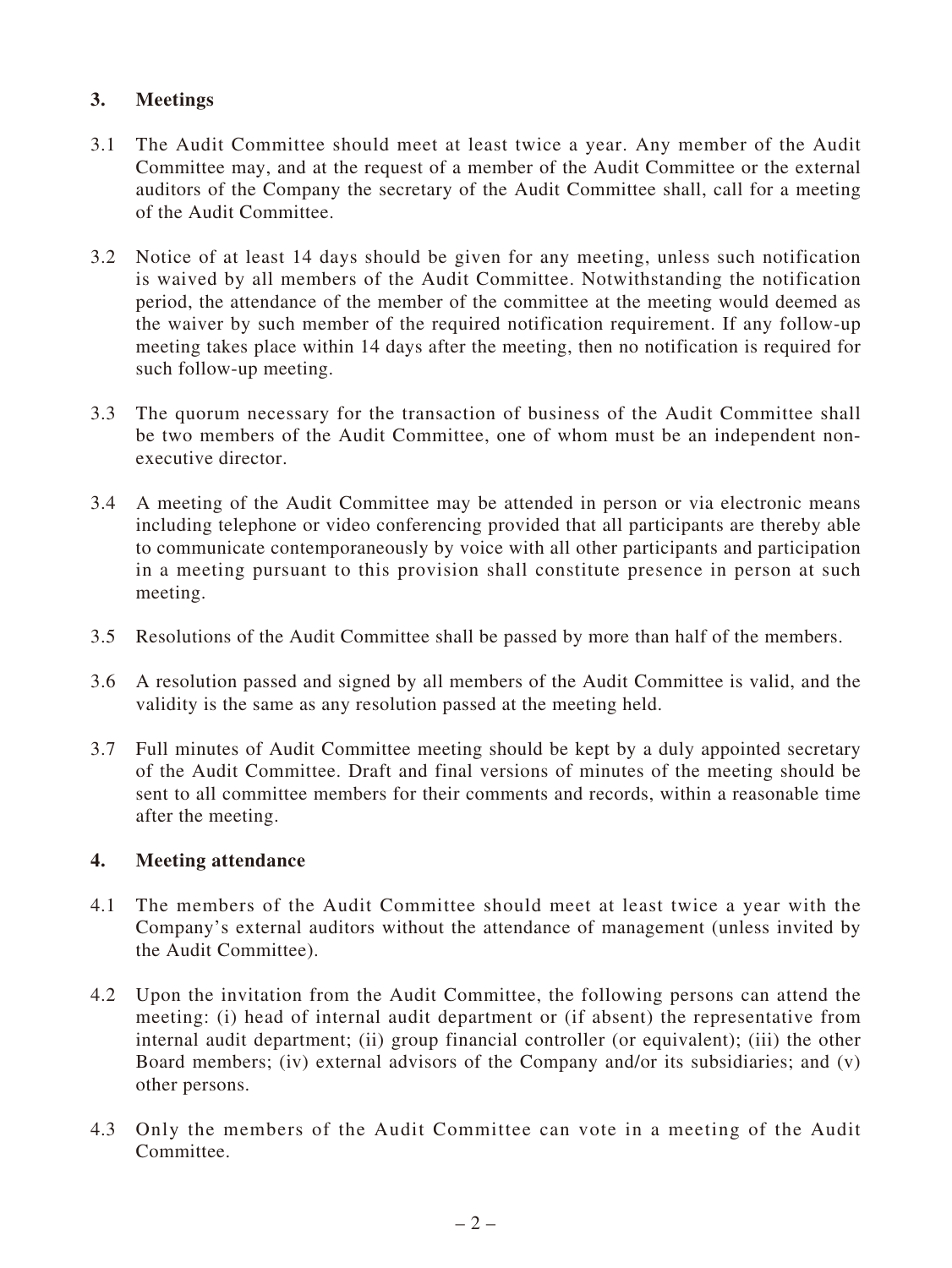## **5. Annual General Meetings**

5.1 The chairman of the Audit Committee or (if absent) the other member(s) of the Audit Committee (must be an independent non-executive director) should attend the annual general meetings of the Company to handle the shareholders' enquiry on the activities and responsibilities related to the Audit Committee at such meetings.

## **6. Duties and Powers**

The Audit Committee is responsible for reviewing and monitoring the financial reporting, risk management and internal control systems of the Company, and assist the Board to fulfill its responsibility over the audit. The Audit Committee's duties and powers should include:

- 6.1 Relationship with the Company's external auditors
- 6.1.1 to be primarily responsible for making recommendations to the Board on the appointment, reappointment and removal of the external auditor, and to approve the remuneration and terms of engagement of the external auditor, and any issues related to its resignation or dismissal;
- 6.1.2 to review and monitor the external auditor's independence and objectivity and the effectiveness of the audit process in accordance with applicable standards; and to discuss with the external auditor the nature and scope of the audit and reporting obligations before the audit commences;
- 6.1.3 to develop and implement policy on engaging an external auditor to supply non-audit services. For this purpose, "external auditor" includes any entity that is under common control, ownership or management with the audit firm or any entity that a reasonable and informed third party knowing all relevant information would reasonably conclude to be part of the audit firm nationally or internationally; and
- 6.1.4 to report to the Board, identifying and making recommendations on any matters where action or improvement is needed.
- 6.2 Reviewing of the Company's financial information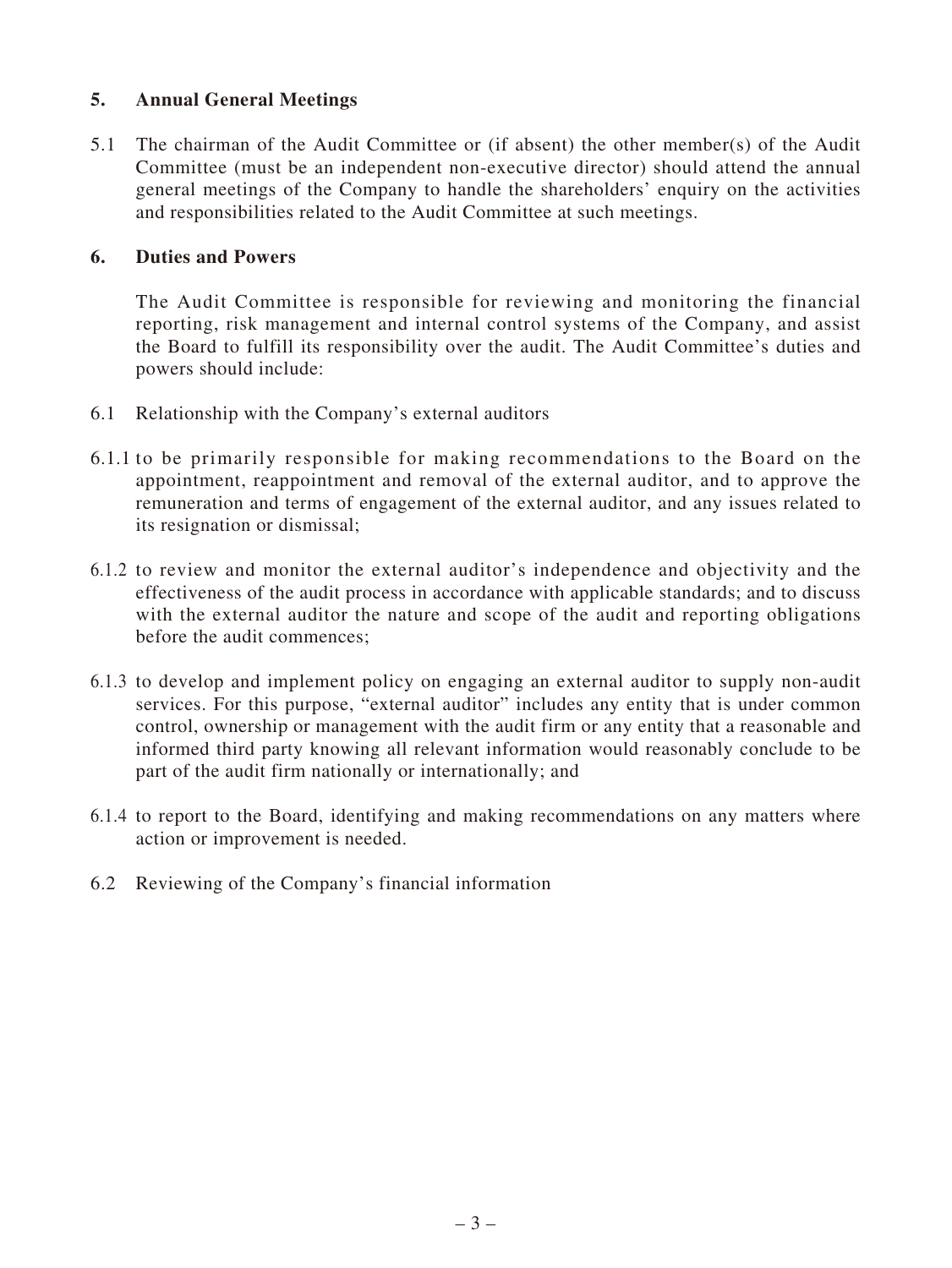- 6.2.1 to monitor the integrity of the Company's financial statements and annual report and accounts, half-year report and, if prepared for publication, quarterly reports, and to review significant financial reporting judgements contained in them. In reviewing theses reports before submission to the Board, the Audit Committee should focus particularly on:
	- (a) any changes in accounting policies and practices;
	- (b) major judgemental areas;
	- (c) significant adjustments resulting from audit;
	- (d) the going concern assumptions and any qualifications;
	- (e) compliance with accounting standards; and
	- (f) compliance with the Listing Rules and legal requirements in relation to financial reporting; and
- 6.2.2 Regarding paragraph 6.2.1 above:
	- (a) members of the Audit Committee should liaise with the Board and senior management and the committee must meet, at least twice a year, with the Company's external auditors; and
	- (b) the Audit Committee should consider any significant or unusual items that are, or may need to be, reflected in the report and accounts, it should give due consideration to any matters that have been raised by the Company's staff responsible for the accounting and financial reporting function, compliance officer and external auditors.
- 6.3 Oversight of the Company's financial reporting system, risk management and internal control systems
- 6.3.1 to review the Company's financial controls and unless expressly addressed by a separate board risk committee of the Board, or by the Board itself, to review the Company's risk management and internal control systems;
- 6.3.2 to discuss the risk management and internal control systems with management to ensure that management has performed its duty to have effective systems. The discussion should include the adequacy of resources, staff qualifications and experience, training programmes and budget of the Company's accounting and financial reporting functions;
- 6.3.3 to consider major investigation findings on risk management and internal control matters as delegated by the Board or on its own initiative and management's response to such findings;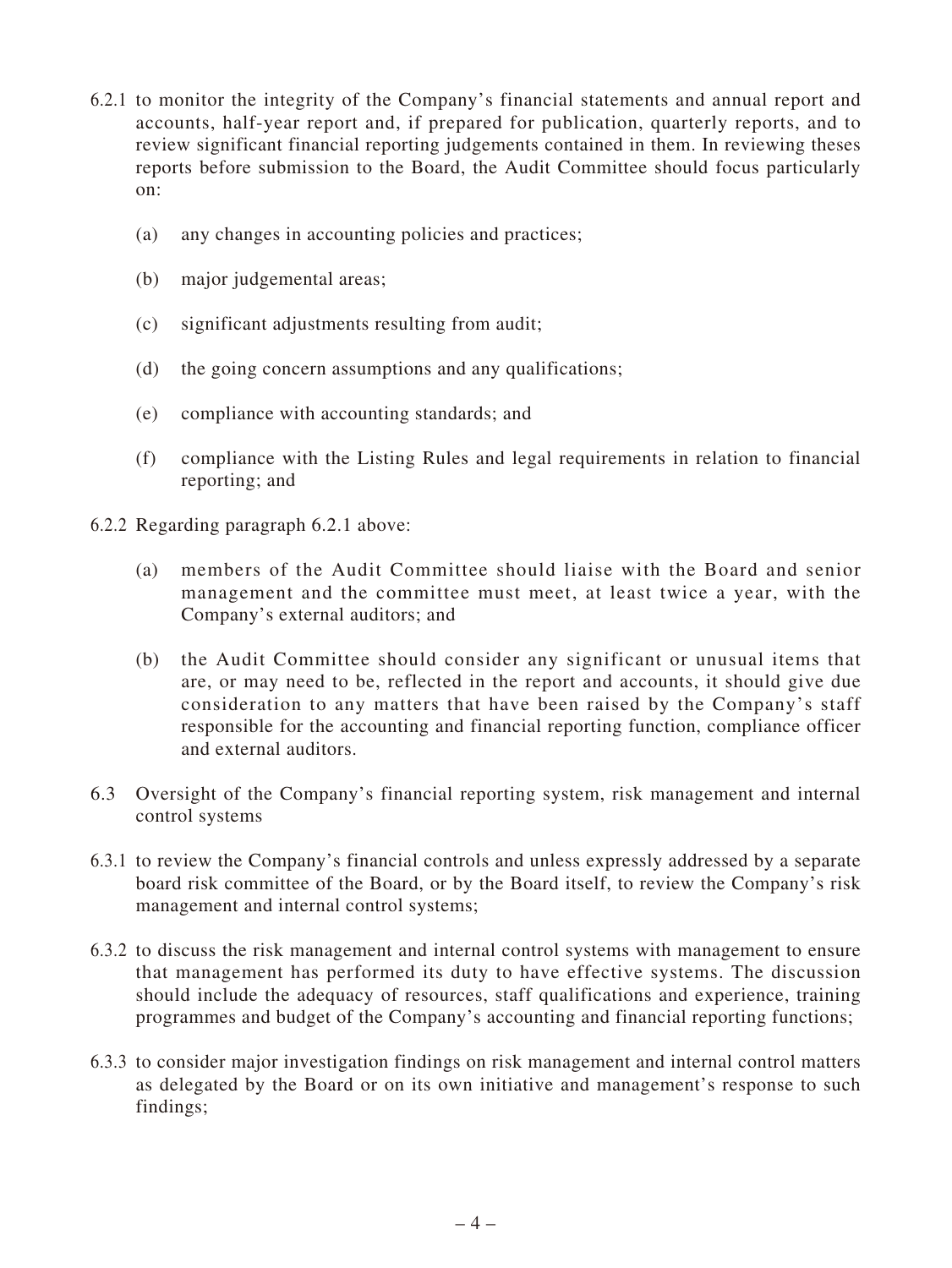- 6.3.4 to ensure co-ordination between the internal and external auditors, and to ensure that the internal audit function is adequately resourced and has appropriate standing within the Company, and to review and monitor its effectiveness;
- 6.3.5 to review the financial and accounting policies and practices of the Company and its subsidiaries;
- 6.3.6 to review the external auditors' management letter, any material queries raised by the external auditors to management about accounting records, financial accounts or systems of risk management and control and management's response;
- 6.3.7 to ensure that the Board will provide a timely response to the issues raised in the external auditor's management letter;
- 6.3.8 to act as the key representative body for overseeing the Company's relationship with the external auditor;
- 6.3.9 to review arrangements that employees of the Company can use, in confidence, to raise concerns about possible improprieties in financial reporting, risk management, internal control or other matters. The Audit Committee should ensure that proper arrangements are in place for fair and independent investigation of these matters and for appropriate follow-up action;
- 6.3.10 to report to the Board on the matters in the code provision under Appendix 14 of the Listing Rules;
- 6.3.11 to consider other topics, as defined by the Board;
- 6.3.12 where the Board disagrees with the Audit Committee's view on the selection, appointment, resignation or dismissal of the external auditors, the Company should include in the Corporate Governance Report a statement from the Audit Committee explaining its recommendation and also the reason(s) why the Board has taken a different view; and
- 6.3.13 the Audit Committee should establish a whistle blowing policy and system for employees and those who deal with the Company (e.g. customers and suppliers) to raise concerns, in confidence, with the Audit Committee about possible improprieties in any matter related to the Company.
- 6.4 Performing the Company's corporate governance functions
- 6.4.1 to develop and review the Company's policies and practices on corporate governance and make recommendations to the Board;
- 6.4.2 to review and monitor the training and continuous professional development of directors and senior management of the Company;
- 6.4.3 to review and monitor the Company's policies and practices on compliance with legal and regulatory requirements;